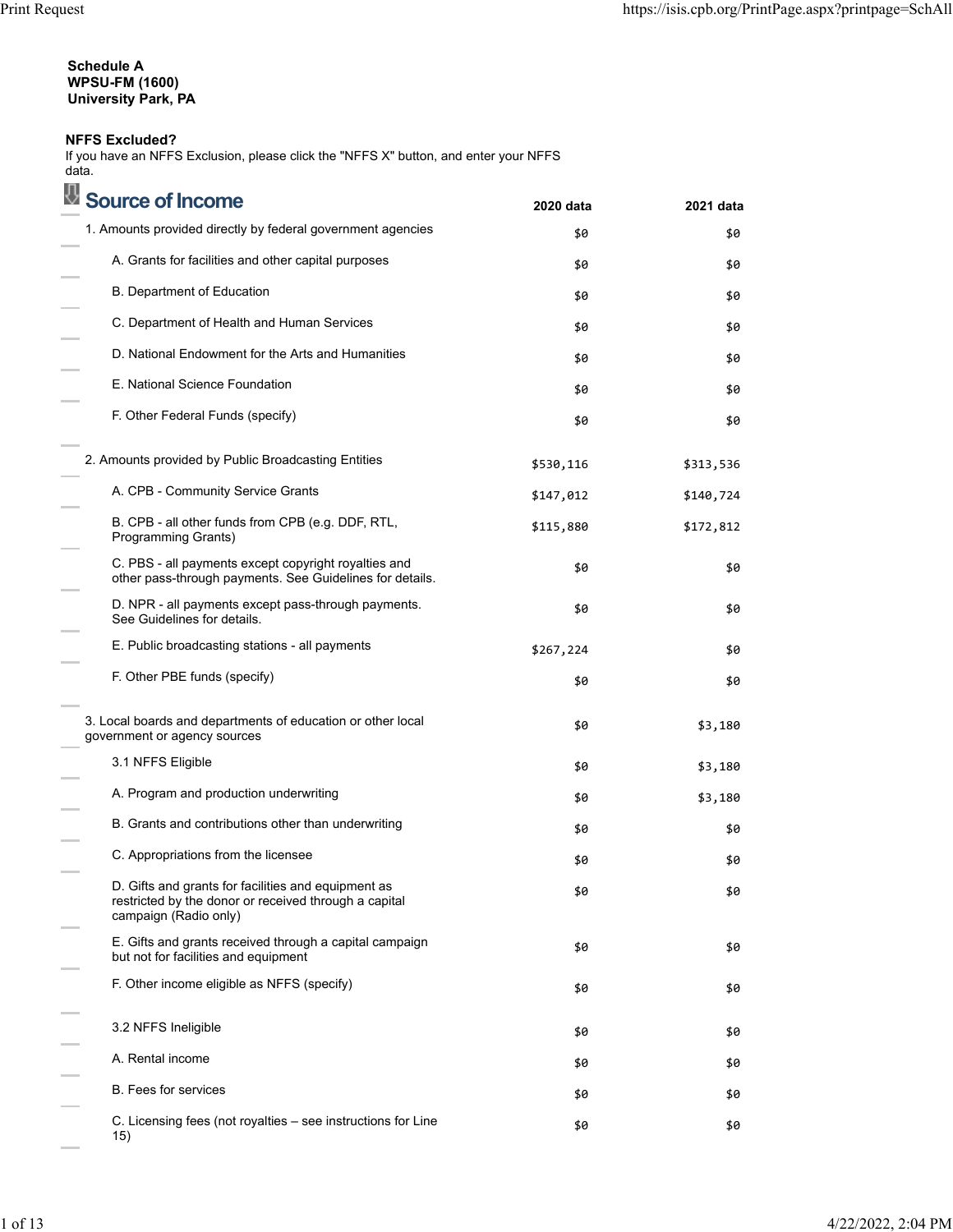| D. Gifts and grants for facilities and equipment as<br>restricted by the donor or received through a capital<br>campaign (TV only)    | \$0      | \$0      |
|---------------------------------------------------------------------------------------------------------------------------------------|----------|----------|
| E. Other income ineligible for NFFS inclusion                                                                                         | \$0      | \$0      |
| 4. State boards and departments of education or other state<br>government or agency sources                                           | \$0      | \$0      |
| 4.1 NFFS Eligible                                                                                                                     | \$0      | \$0      |
| A. Program and production underwriting                                                                                                | \$0      | \$0      |
| B. Grants and contributions other than underwriting                                                                                   | \$0      | \$0      |
| C. Appropriations from the licensee                                                                                                   | \$0      | \$0      |
| D. Gifts and grants for facilities and equipment as<br>restricted by the donor or received through a capital<br>campaign (Radio only) | \$0      | \$0      |
| E. Gifts and grants received through a capital campaign<br>but not for facilities and equipment                                       | \$0      | \$0      |
| F. Other income eligible as NFFS (specify)                                                                                            | \$0      | \$0      |
| 4.2 NFFS Ineligible                                                                                                                   | \$0      | \$0      |
| A. Rental income                                                                                                                      | \$0      | \$0      |
| <b>B.</b> Fees for services                                                                                                           | \$0      | \$0      |
| C. Licensing fees (not royalties – see instructions for Line<br>15)                                                                   | \$0      | \$0      |
| D. Gifts and grants for facilities and equipment as<br>restricted by the donor or received through a capital<br>campaign (TV only)    | \$0      | \$0      |
| E. Other income ineligible for NFFS inclusion                                                                                         | \$0      | \$0      |
| 5. State colleges and universities                                                                                                    | \$93,835 | \$85,489 |
| 5.1 NFFS Eligible                                                                                                                     | \$61,835 | \$50,005 |
| A. Program and production underwriting                                                                                                | \$15,675 | \$12,050 |
| B. Grants and contributions other than underwriting                                                                                   | \$0      | \$0      |
| C. Appropriations from the licensee                                                                                                   | \$46,160 | \$37,955 |
| D. Gifts and grants for facilities and equipment as<br>restricted by the donor or received through a capital<br>campaign (Radio only) | \$0      | \$0      |
| E. Gifts and grants received through a capital campaign<br>but not for facilities and equipment                                       | \$0      | \$0      |
| F. Other income eligible as NFFS (specify)                                                                                            | \$0      | \$0      |
| 5.2 NFFS Ineligible                                                                                                                   | \$32,000 | \$35,484 |
| A. Rental income                                                                                                                      | \$0      | \$0      |
| <b>B.</b> Fees for services                                                                                                           | \$32,000 | \$35,484 |
| C. Licensing fees (not royalties - see instructions for Line<br>15)                                                                   | \$0      | \$0      |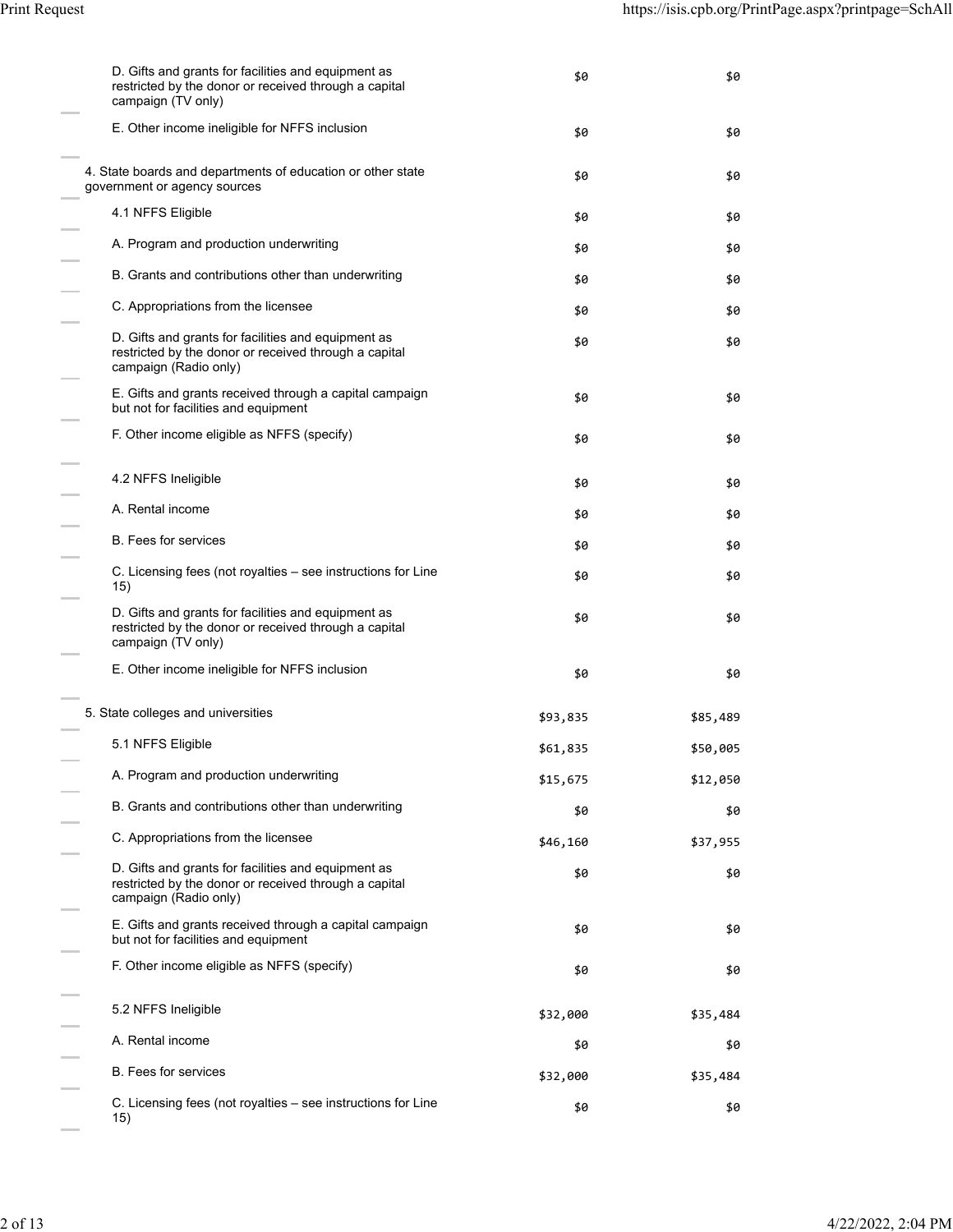| D. Gifts and grants for facilities and equipment as<br>restricted by the donor or received through a capital<br>campaign (TV only)    | \$0 | \$0     |
|---------------------------------------------------------------------------------------------------------------------------------------|-----|---------|
| E. Other income ineligible for NFFS inclusion                                                                                         | \$0 | \$0     |
| 6. Other state-supported colleges and universities                                                                                    | \$0 | \$0     |
| 6.1 NFFS Eligible                                                                                                                     | \$0 | \$0     |
| A. Program and production underwriting                                                                                                | \$0 | \$0     |
| B. Grants and contributions other than underwriting                                                                                   | \$0 | \$0     |
| C. Appropriations from the licensee                                                                                                   | \$0 | \$0     |
| D. Gifts and grants for facilities and equipment as<br>restricted by the donor or received through a capital<br>campaign (Radio only) | \$0 | \$0     |
| E. Gifts and grants received through a capital campaign<br>but not for facilities and equipment                                       | \$0 | \$0     |
| F. Other income eligible as NFFS (specify)                                                                                            | \$0 | \$0     |
| 6.2 NFFS Ineligible                                                                                                                   | \$0 | \$0     |
| A. Rental income                                                                                                                      | \$0 | \$0     |
| <b>B.</b> Fees for services                                                                                                           | \$0 | \$0     |
| C. Licensing fees (not royalties – see instructions for Line<br>15)                                                                   | \$0 | \$0     |
| D. Gifts and grants for facilities and equipment as<br>restricted by the donor or received through a capital<br>campaign (TV only)    | \$0 | \$0     |
| E. Other income ineligible for NFFS inclusion                                                                                         | \$0 | \$0     |
| 7. Private colleges and universities                                                                                                  | \$0 | \$1,000 |
| 7.1 NFFS Eligible                                                                                                                     | \$0 | \$1,000 |
| A. Program and production underwriting                                                                                                | \$0 | \$1,000 |
| B. Grants and contributions other than underwriting                                                                                   | \$0 | \$0     |
| C. Appropriations from the licensee                                                                                                   | \$0 | \$0     |
| D. Gifts and grants for facilities and equipment as<br>restricted by the donor or received through a capital<br>campaign (Radio only) | \$0 | \$0     |
| E. Gifts and grants received through a capital campaign<br>but not for facilities and equipment                                       | \$0 | \$0     |
| F. Other income eligible as NFFS (specify)                                                                                            | \$0 | \$0     |
| 7.2 NFFS Ineligible                                                                                                                   | \$0 | \$0     |
| A. Rental income                                                                                                                      | \$0 | \$0     |
| <b>B.</b> Fees for services                                                                                                           | \$0 | \$0     |
| C. Licensing fees (not royalties - see instructions for Line<br>15)                                                                   | \$0 | \$0     |

 $\sim$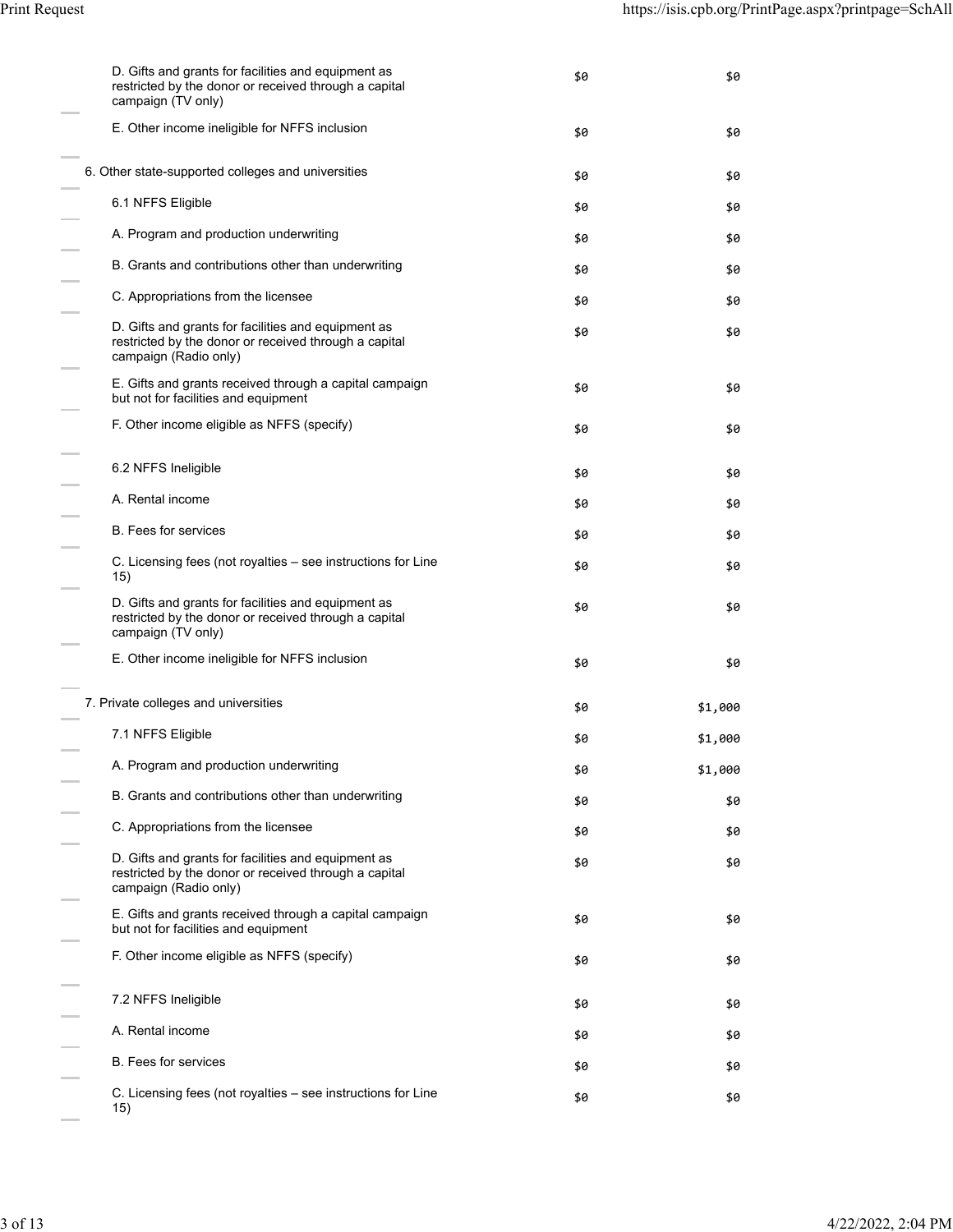| D. Gifts and grants for facilities and equipment as<br>restricted by the donor or received through a capital<br>campaign (TV only)    | \$0       | \$0       |
|---------------------------------------------------------------------------------------------------------------------------------------|-----------|-----------|
| E. Other income ineligible for NFFS inclusion                                                                                         | \$0       | \$0       |
| 8. Foundations and nonprofit associations                                                                                             | \$102,875 | \$88,357  |
| 8.1 NFFS Eligible                                                                                                                     | \$102,875 | \$88,357  |
| A. Program and production underwriting                                                                                                | \$102,875 | \$66,549  |
| B. Grants and contributions other than underwriting                                                                                   | \$0       | \$21,808  |
| C. Gifts and grants for facilities and equipment as<br>restricted by the donor or received through a capital<br>campaign (Radio only) | \$0       | \$0       |
| D. Gifts and grants received through a capital campaign<br>but not for facilities and equipment                                       | \$0       | \$0       |
| E. Other income eligible as NFFS (specify)                                                                                            | \$0       | \$0       |
| 8.2 NFFS Ineligible                                                                                                                   | \$0       | \$0       |
| A. Rental income                                                                                                                      | \$0       | \$0       |
| <b>B.</b> Fees for services                                                                                                           | \$0       | \$0       |
| C. Licensing fees (not royalties – see instructions for Line<br>15)                                                                   | \$0       | \$0       |
| D. Gifts and grants for facilities and equipment as<br>restricted by the donor or received through a capital<br>campaign (TV only)    | \$0       | \$0       |
| E. Other income ineligible for NFFS inclusion                                                                                         | \$0       | \$0       |
| 9. Business and Industry                                                                                                              | \$166,101 | \$209,732 |
| 9.1 NFFS Eligible                                                                                                                     | \$166,101 | \$209,732 |
| A. Program and production underwriting                                                                                                | \$166,101 | \$209,732 |
| B. Grants and contributions other than underwriting                                                                                   | \$0       | \$0       |
| C. Gifts and grants for facilities and equipment as<br>restricted by the donor or received through a capital<br>campaign (Radio only) | \$0       | \$0       |
| D. Gifts and grants received through a capital campaign<br>but not for facilities and equipment                                       | \$0       | \$0       |
| E. Other income eligible as NFFS (specify)                                                                                            | \$0       | \$0       |
| 9.2 NFFS Ineligible                                                                                                                   | \$0       | \$0       |
| A. Rental income                                                                                                                      | \$0       | \$0       |
| <b>B.</b> Fees for services                                                                                                           | \$0       | \$0       |
| C. Licensing fees (not royalties – see instructions for Line<br>15)                                                                   | \$0       | \$0       |
| D. Gifts and grants for facilities and equipment as<br>restricted by the donor or received through a capital<br>campaign (TV only)    | \$0       | \$0       |
| E. Other income ineligible for NFFS inclusion                                                                                         | \$0       | \$0       |

 $\sim$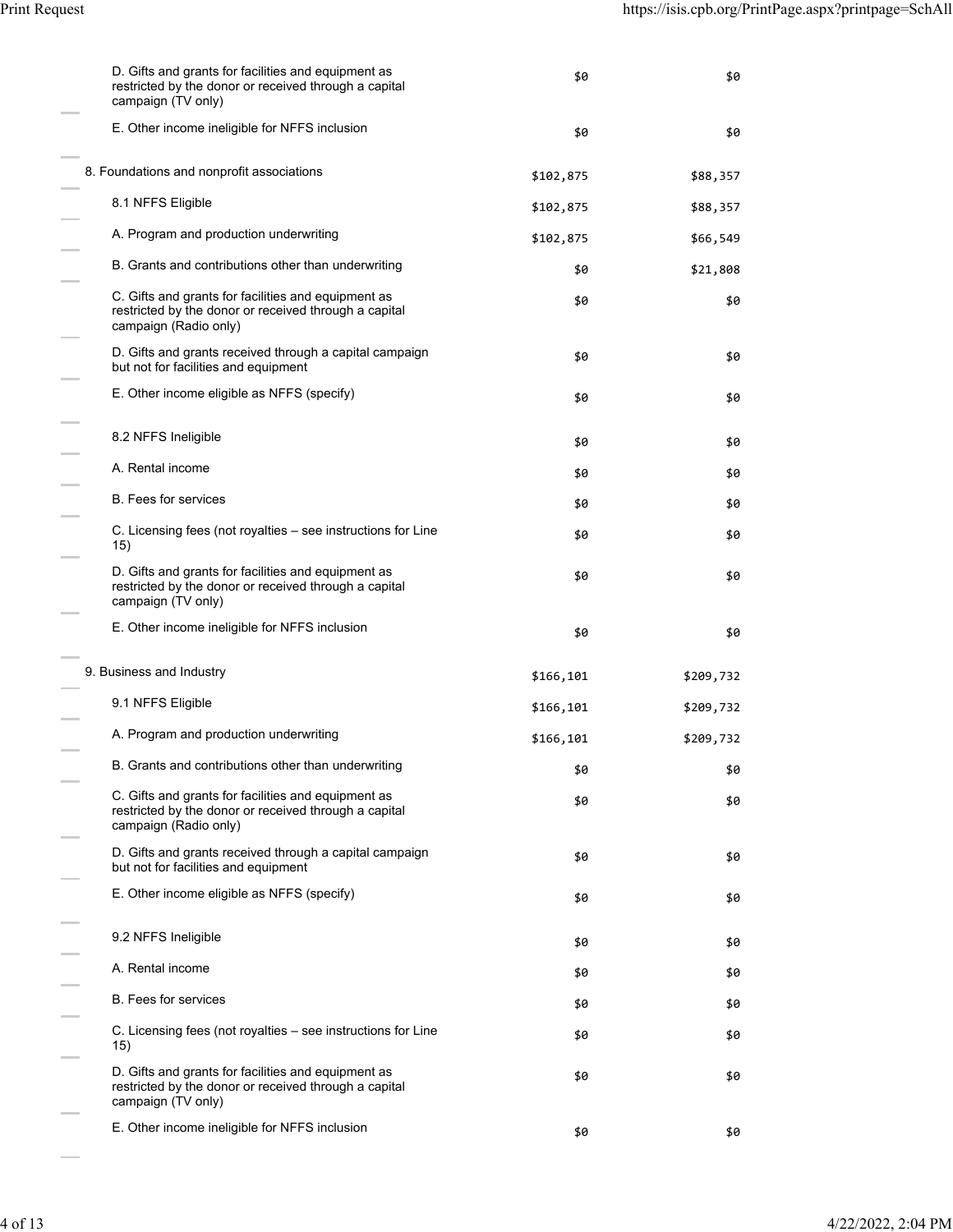| 10. Memberships and subscriptions (net of membership bad<br>debt expense)                                                                                                                   | \$319,392 | \$374,668 |
|---------------------------------------------------------------------------------------------------------------------------------------------------------------------------------------------|-----------|-----------|
| 10.1 NFFS Exclusion - Fair market value of premiums<br>that are not of insubstantial value                                                                                                  | \$11,085  | \$13,006  |
| 10.2 NFFS Exclusion - All bad debt expenses from NFFS<br>eligible revenues including but not limited to pledges,<br>underwriting, and membership (unless netted elsewhere<br>in Schedule A) | \$0       | \$0       |
| 2020 data<br>2021 data                                                                                                                                                                      |           |           |
| 10.3 Total number of<br>2,253<br>2,690<br>contributors.                                                                                                                                     |           |           |
| 11. Revenue from Friends groups less any revenue included<br>on line 10                                                                                                                     | \$0       | \$0       |
| 2020 data<br>2021 data                                                                                                                                                                      |           |           |
| 11.1 Total number of<br>0<br>0<br>Friends contributors.                                                                                                                                     |           |           |
| 12. Subsidiaries and other activities unrelated to public<br>broadcasting (See instructions)                                                                                                | \$0       | \$0       |
| A. Nonprofit subsidiaries involved in telecommunications<br>activities                                                                                                                      | \$0       | \$0       |
| B. NFFS Ineligible - Nonprofit subsidiaries not involved in<br>telecommunications activities                                                                                                | \$0       | \$0       |
| C. NFFS Ineligible - For-profit subsidiaries regardless of<br>the nature of its activities                                                                                                  | \$0       | \$0       |
| D. NFFS Ineligible – Other activities unrelated to public<br>brodcasting                                                                                                                    | \$0       | \$0       |
| <b>Form of Revenue</b>                                                                                                                                                                      | 2020 data | 2021 data |
|                                                                                                                                                                                             |           |           |
| 13. Auction revenue (see instructions for Line 13)                                                                                                                                          | \$0       | \$0       |
| A. Gross auction revenue                                                                                                                                                                    | \$0       | \$0       |
| B. Direct auction expenses                                                                                                                                                                  | \$0       | \$0       |
| 14. Special fundraising activities (see instructions for Line 14)                                                                                                                           | \$16,113  | \$49,481  |
| A. Gross special fundraising revenues                                                                                                                                                       | \$16,113  | \$49,481  |
| B. Direct special fundraising expenses                                                                                                                                                      | \$0       | \$0       |
| 15. Passive income                                                                                                                                                                          | \$4,422   | \$21,553  |
| A. Interest and dividends (other than on endowment<br>funds)                                                                                                                                | \$4,422   | \$21,553  |
| <b>B.</b> Royalties                                                                                                                                                                         | \$0       | \$0       |
| C. PBS or NPR pass-through copyright royalties                                                                                                                                              | \$0       | \$0       |
| 16. Gains and losses on investments, charitable trusts and gift<br>annuities and sale of other assets (other than endowment<br>funds)                                                       | $$-7,669$ | \$27,250  |
| A. Gains from sales of property and equipment (do not<br>report losses)                                                                                                                     | \$0       | \$0       |
| B. Realized gains/losses on investments (other than<br>endowment funds)                                                                                                                     | \$0       | \$0       |
| C. Unrealized gains/losses on investments and actuarial<br>gains/losses on charitable trusts and gift annuities (other<br>than endowment funds)                                             | $$-7,669$ | \$27,250  |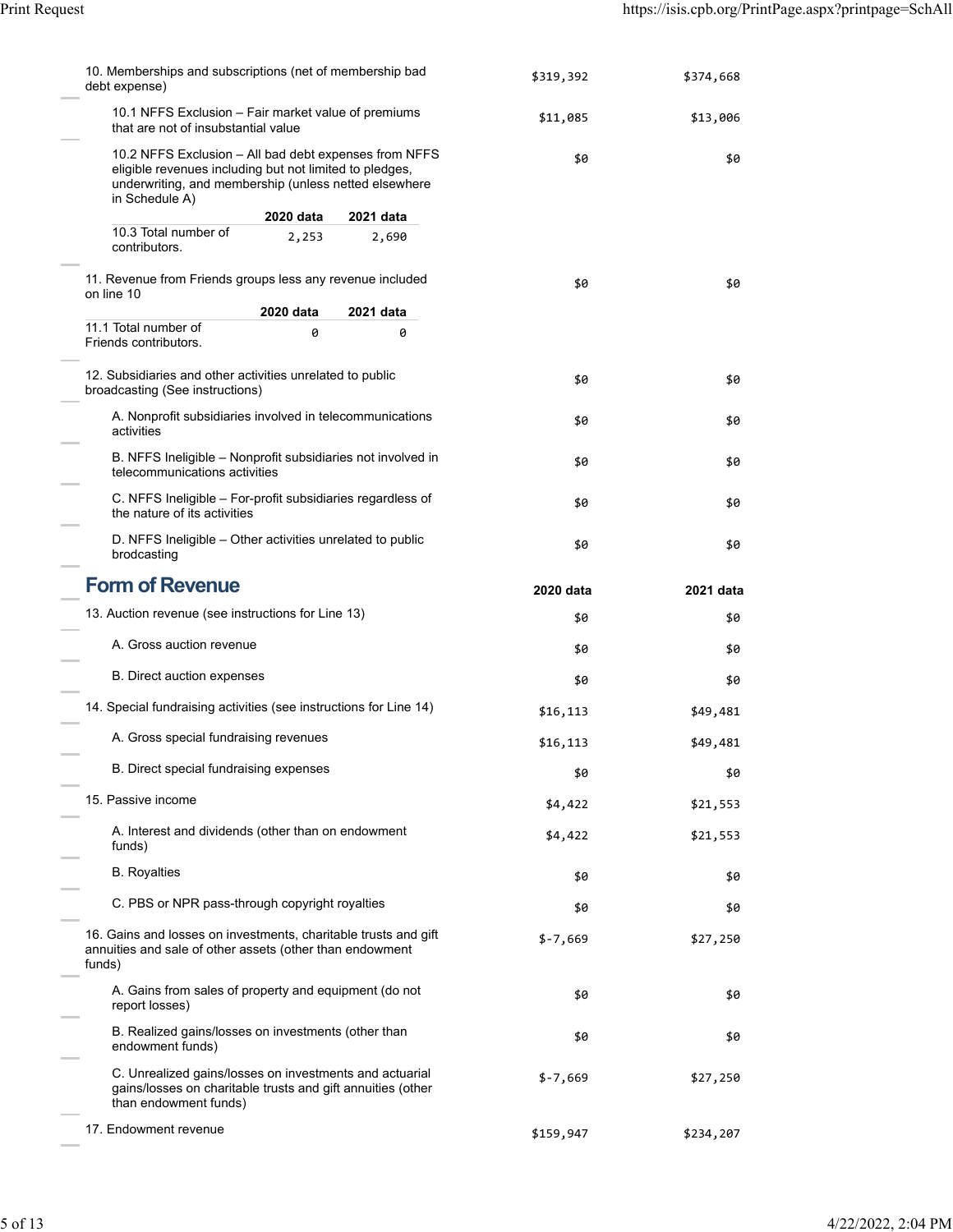| A. Contributions to endowment principal                                                                                                                      | \$121,096   | \$26,000    |
|--------------------------------------------------------------------------------------------------------------------------------------------------------------|-------------|-------------|
| B. Interest and dividends on endowment funds                                                                                                                 | \$13,807    | \$15,378    |
| C. Realized net investment gains and losses on<br>endowment funds (if this is a negative amount, add a<br>hyphen, e.g., "-1,765")                            | \$6,936     | \$22,789    |
| D. Unrealized net investment gains and losses on<br>endowment funds (if this is a negative amount, add a<br>hyphen, e.g., "-1,765")                          | \$18,108    | \$170,040   |
| 18. Capital fund contributions from individuals (see<br>instructions)                                                                                        | \$0         | \$0         |
| A. Facilities and equipment (except funds received from<br>federal or public broadcasting sources)                                                           | \$0         | \$0         |
| <b>B.</b> Other                                                                                                                                              | \$0         | \$0         |
| 19. Gifts and bequests from major individual donors<br>2020 data<br>2021 data                                                                                | \$177,959   | \$119,796   |
| 19.1 Total number of<br>56<br>56<br>major individual donors                                                                                                  |             |             |
|                                                                                                                                                              |             |             |
| 20. Other Direct Revenue                                                                                                                                     | \$0         | \$0         |
| Line 21. Proceeds from the FCC Spectrum Incentive Auction,<br>interest and dividends earned on these funds, channel sharing<br>revenues, and spectrum leases | \$0         | \$0         |
| A. Proceeds from sale in spectrum auction                                                                                                                    | \$0         | \$0         |
| B. Interest and dividends earned on spectrum auction<br>related revenue                                                                                      | \$0         | \$0         |
| C. Payments from spectrum auction speculators                                                                                                                | \$0         | \$0         |
| D. Channel sharing and spectrum leases revenues                                                                                                              | \$0         | \$0         |
| E. Spectrum repacking funds                                                                                                                                  | \$0         | \$0         |
| 22. Total Revenue (Sum of lines 1 through 12, 13.A, 14.A, and<br>15 through 21)                                                                              | \$1,563,091 | \$1,528,249 |
| Click here to view all NFFS Eligible revenue on Lines 3<br>through 9.                                                                                        |             |             |
| Click here to view all NFFS Ineligible revenue on Lines 3<br>through 9.                                                                                      |             |             |
| <b>Adjustments to Revenue</b>                                                                                                                                | 2020 data   | 2021 data   |
| 23. Federal revenue from line 1.                                                                                                                             | \$0         | \$0         |
| 24. Public broadcasting revenue from line 2.                                                                                                                 | \$530,116   | \$313,536   |
| 25. Capital funds exclusion-TV (3.2D, 4.2D, 5.2D, 6.2D,<br>7.2D, 8.2D, 9.2D, 18A)                                                                            | \$0         | \$0         |
| 26. Revenue on line 20 not meeting the source, form,<br>purpose, or recipient criteria                                                                       | \$0         | \$0         |
| 27. Other automatic subtractions from total revenue                                                                                                          | \$60,460    | \$268,569   |
| A. Auction expenses – limited to the lesser of lines 13a or<br>13b                                                                                           | \$0         | \$0         |
| B. Special fundraising event expenses - limited to the<br>lesser of lines 14a or 14b                                                                         | \$0         | \$0         |
| C. Gains from sales of property and equipment – line 16a                                                                                                     | \$0         | \$0         |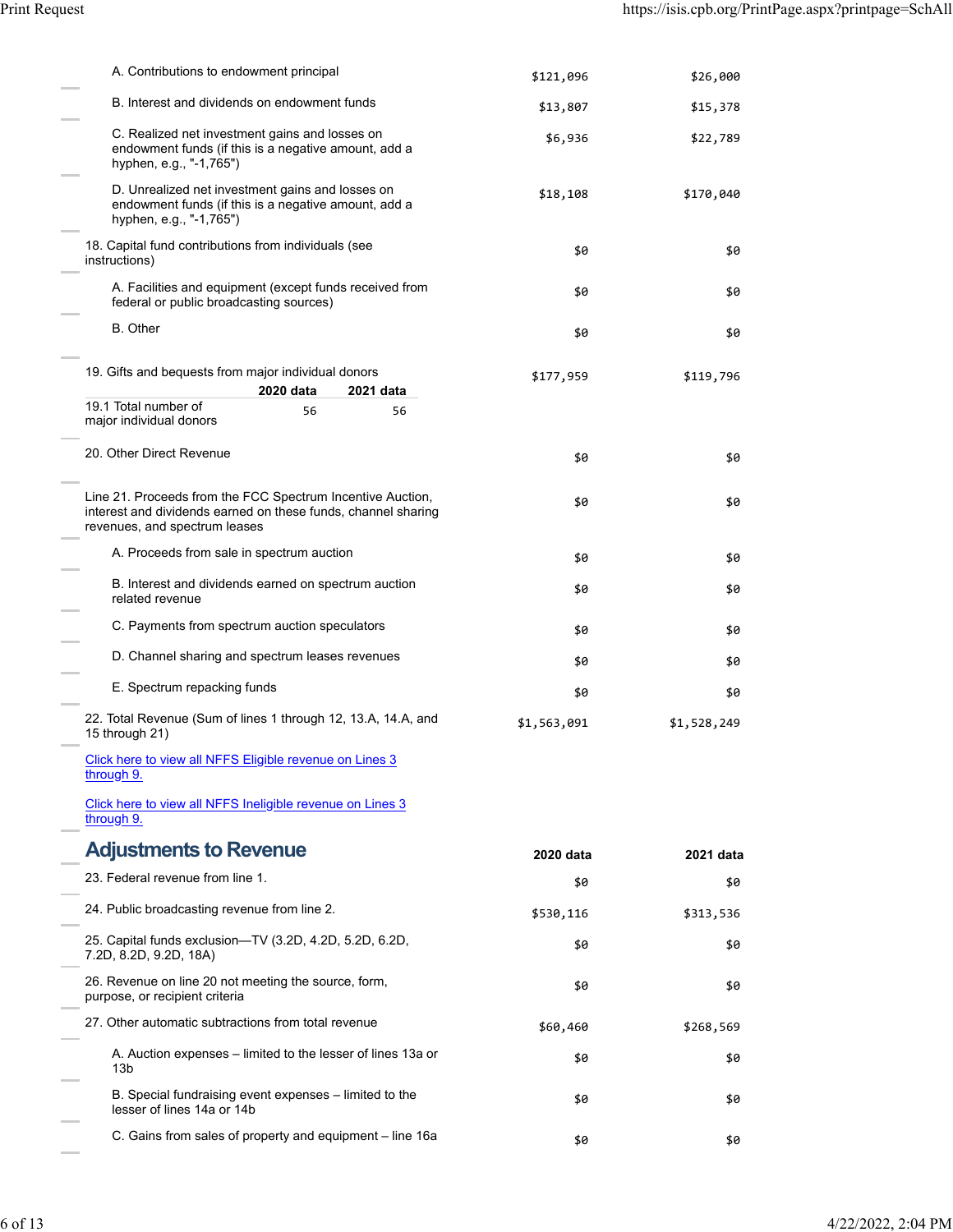| endowment funds) - line 16b                                                                                 |             | \$0                                                                                                                                                                                                                                                                                                                                                                                                                                                                                                                                                                                                                                                                                                                                                                | \$0       |                                                           |
|-------------------------------------------------------------------------------------------------------------|-------------|--------------------------------------------------------------------------------------------------------------------------------------------------------------------------------------------------------------------------------------------------------------------------------------------------------------------------------------------------------------------------------------------------------------------------------------------------------------------------------------------------------------------------------------------------------------------------------------------------------------------------------------------------------------------------------------------------------------------------------------------------------------------|-----------|-----------------------------------------------------------|
| E. Unrealized investment and actuarial gains/losses<br>(other than endowment funds) - line 16c              |             | $$-7,669$                                                                                                                                                                                                                                                                                                                                                                                                                                                                                                                                                                                                                                                                                                                                                          | \$27,250  |                                                           |
| on endowment funds - line 17c, line 17d                                                                     |             | \$25,044                                                                                                                                                                                                                                                                                                                                                                                                                                                                                                                                                                                                                                                                                                                                                           | \$192,829 |                                                           |
|                                                                                                             |             | \$0                                                                                                                                                                                                                                                                                                                                                                                                                                                                                                                                                                                                                                                                                                                                                                | \$0       |                                                           |
|                                                                                                             |             | \$32,000                                                                                                                                                                                                                                                                                                                                                                                                                                                                                                                                                                                                                                                                                                                                                           | \$35,484  |                                                           |
|                                                                                                             |             | \$0                                                                                                                                                                                                                                                                                                                                                                                                                                                                                                                                                                                                                                                                                                                                                                | \$0       |                                                           |
| $6.2E$ , $7.2E$ , $8.2E$ , $9.2E$ )                                                                         |             | \$0                                                                                                                                                                                                                                                                                                                                                                                                                                                                                                                                                                                                                                                                                                                                                                | \$0       |                                                           |
|                                                                                                             |             | \$11,085                                                                                                                                                                                                                                                                                                                                                                                                                                                                                                                                                                                                                                                                                                                                                           | \$13,006  |                                                           |
| membership (Line 10.2)                                                                                      |             | \$0                                                                                                                                                                                                                                                                                                                                                                                                                                                                                                                                                                                                                                                                                                                                                                | \$0       |                                                           |
| ineligible as NFFS (12.B, 12.C, 12.D)                                                                       |             | \$0                                                                                                                                                                                                                                                                                                                                                                                                                                                                                                                                                                                                                                                                                                                                                                | \$0       |                                                           |
|                                                                                                             |             | \$0                                                                                                                                                                                                                                                                                                                                                                                                                                                                                                                                                                                                                                                                                                                                                                | \$0       |                                                           |
| Nonfederal Financial Support)                                                                               |             | \$972,515                                                                                                                                                                                                                                                                                                                                                                                                                                                                                                                                                                                                                                                                                                                                                          | \$946,144 |                                                           |
|                                                                                                             |             |                                                                                                                                                                                                                                                                                                                                                                                                                                                                                                                                                                                                                                                                                                                                                                    |           |                                                           |
| Name                                                                                                        | <b>Date</b> | <b>Status</b>                                                                                                                                                                                                                                                                                                                                                                                                                                                                                                                                                                                                                                                                                                                                                      |           |                                                           |
| Michele Demaree                                                                                             | 12/17/2021  | Note                                                                                                                                                                                                                                                                                                                                                                                                                                                                                                                                                                                                                                                                                                                                                               |           |                                                           |
| Michele Demaree                                                                                             | 12/17/2021  | Note                                                                                                                                                                                                                                                                                                                                                                                                                                                                                                                                                                                                                                                                                                                                                               |           |                                                           |
| <b>Schedule B WorkSheet</b>                                                                                 |             |                                                                                                                                                                                                                                                                                                                                                                                                                                                                                                                                                                                                                                                                                                                                                                    |           |                                                           |
|                                                                                                             |             | 2020                                                                                                                                                                                                                                                                                                                                                                                                                                                                                                                                                                                                                                                                                                                                                               |           |                                                           |
| Step 1 - Compute the Rate -<br>Licensee Indirect Costs/Licensee                                             |             |                                                                                                                                                                                                                                                                                                                                                                                                                                                                                                                                                                                                                                                                                                                                                                    |           |                                                           |
| Institutional Support (Enter this<br>amount here only if station benefits<br>from Institutional Support.)   |             | \$392,234                                                                                                                                                                                                                                                                                                                                                                                                                                                                                                                                                                                                                                                                                                                                                          |           |                                                           |
|                                                                                                             |             | 0                                                                                                                                                                                                                                                                                                                                                                                                                                                                                                                                                                                                                                                                                                                                                                  |           |                                                           |
| Physical Plant Support (Enter this<br>amount here only if station benefits<br>from Physical Plant Support.) |             | \$183,089                                                                                                                                                                                                                                                                                                                                                                                                                                                                                                                                                                                                                                                                                                                                                          |           |                                                           |
|                                                                                                             |             | 0                                                                                                                                                                                                                                                                                                                                                                                                                                                                                                                                                                                                                                                                                                                                                                  |           |                                                           |
| <b>Licensee Indirect Costs</b>                                                                              |             | \$575,323                                                                                                                                                                                                                                                                                                                                                                                                                                                                                                                                                                                                                                                                                                                                                          |           |                                                           |
|                                                                                                             |             | D. Realized gains/losses on investments (other than<br>F. Realized and unrealized net investment gains/losses<br>G. Rental income (3.2A, 4.2A, 5.2A, 6.2A, 7.2A, 8.2A,<br>H. Fees for services (3.2B, 4.2B, 5.2B, 6.2B, 7.2B, 8.2B,<br>I. Licensing Fees (3.2C, 4.2C, 5.2C, 6.2C, 7.2C, 8.2C,<br>J. Other revenue ineligible as NFFS (3.2E, 4.2E, 5.2E,<br>K. FMV of high-end premiums (Line 10.1)<br>L. All bad debt expenses from NFFS eligible revenues<br>including but not limited to pledges, underwriting, and<br>M. Revenue from subsidiaries and other activities<br>N. Proceeds from spectrum auction and related revenues<br>28. Total Direct Nonfederal Financial Support (Line 22 less<br>Lines 23 through 27). (Forwards to line 1 of the Summary of |           | 2021<br>\$183,759<br>n/a<br>\$273,906<br>n/a<br>\$457,665 |

**Licensee Direct Costs**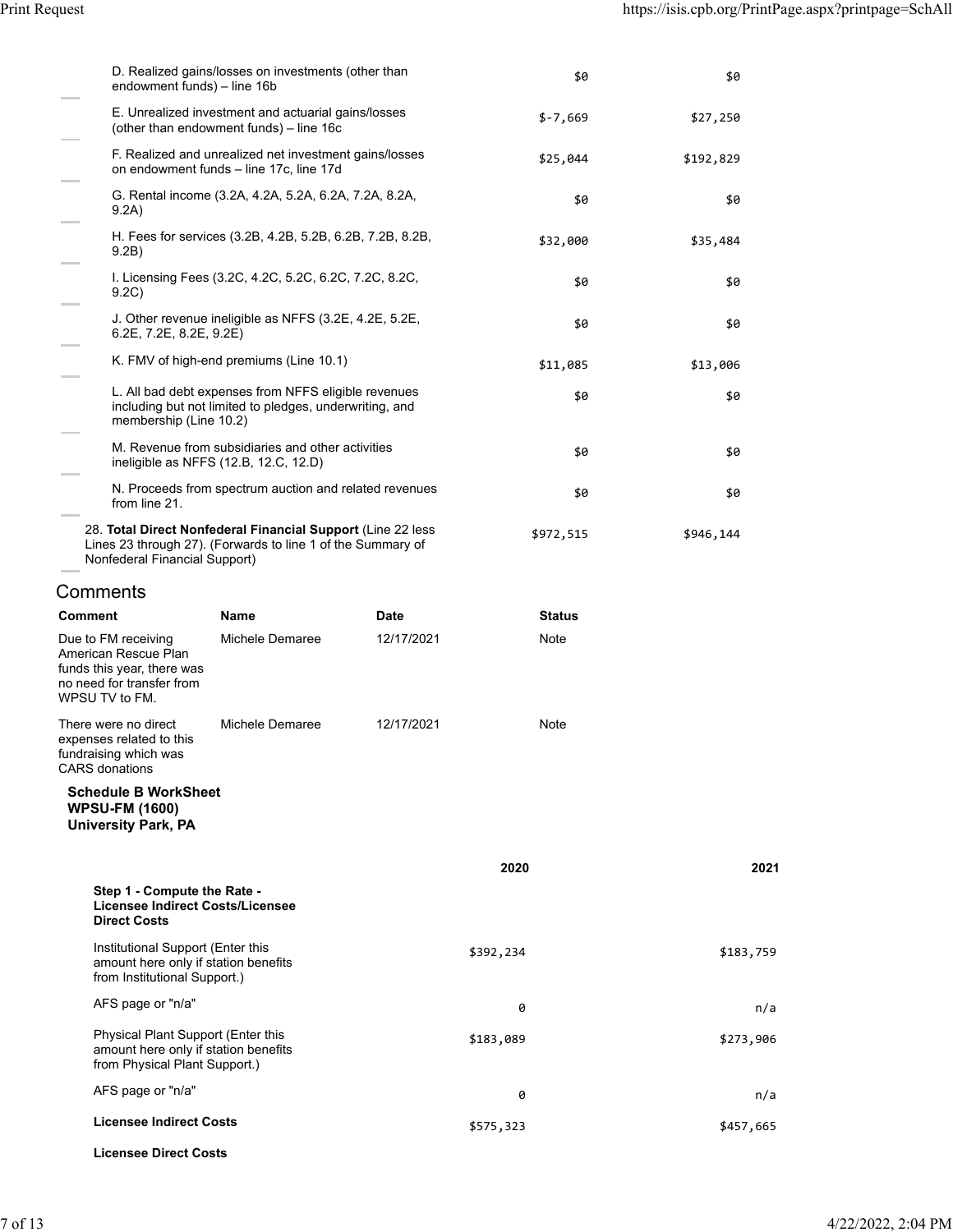|                |                                                                                                                                                                             |      | 2020                 | 2021                   |
|----------------|-----------------------------------------------------------------------------------------------------------------------------------------------------------------------------|------|----------------------|------------------------|
|                | <b>Total Operating expenses</b>                                                                                                                                             |      | \$6,587,158          | \$6,799,268            |
|                | AFS page or "n/a"                                                                                                                                                           |      | 0                    | n/a                    |
|                | Less: Institutional Support (Enter this<br>amount whether or not the station<br>benefits from Institutional Support.)                                                       |      | \$392,234            | \$183,759              |
|                | AFS page or "n/a"                                                                                                                                                           |      | 0                    | n/a                    |
|                | Less: Physical Plant Support (Enter<br>this amount whether or not the station<br>benefits from Physical Plant Support.)                                                     |      | \$183,089            | \$273,906              |
|                | AFS page or "n/a"                                                                                                                                                           |      | 0                    | n/a                    |
|                | Licensee's Direct Costs (= Total<br>operating expenses minus both<br>Institutional Support and Physical<br>Plant Support)                                                   |      | \$6,011,835          | \$6,341,603            |
|                | Indirect Cost Rate = (Licensee's<br>Indirect Costs/Licensee's Direct<br>Costs)                                                                                              |      | %9.56984             | %7.216866              |
|                | Step 2 - Identify the Base (Station's<br><b>Net Direct Expenses)</b>                                                                                                        |      |                      |                        |
|                | <b>Station's Total Operating Expenses</b><br>(from Schedule E, Line 8)                                                                                                      |      | \$1,750,512          | \$1,570,917            |
|                | Less: Depreciation and Amortization -<br>from station's AFS (if applicable)                                                                                                 |      | \$42,313             | \$39,528               |
|                | AFS page or "n/a"                                                                                                                                                           |      | 0                    | n/a                    |
|                | In-kind contributions and donated<br>property and equipment reported as<br>expenses per AFS (if applicable)                                                                 |      | \$111,862            | \$105,830              |
|                | AFS page or "n/a"                                                                                                                                                           |      | 0                    | n/a                    |
|                | Indirect Administrative Support (if<br>included in station's total expenses)<br>-per AFS                                                                                    |      | \$230,731            | \$95,956               |
|                | AFS page or "n/a"                                                                                                                                                           |      | 0                    | n/a                    |
|                | Expenses for non-broadcast activities<br>and UBIT-per AFS (if applicable)                                                                                                   |      | \$0                  | \$0                    |
|                | AFS page or "n/a"                                                                                                                                                           |      | 0                    | n/a                    |
|                | Expenses not supported by licensee -<br>per AFS (Example: expenses of<br>consolidated entities like Friends<br>Groups, foundations, and component<br>units (if applicable)" |      | \$0                  | \$0                    |
|                | AFS page or "n/a"                                                                                                                                                           |      | 0                    | n/a                    |
|                | <b>Station's Net Direct Expenses</b>                                                                                                                                        |      | \$1,365,606          | \$1,329,603            |
|                | Step 3: Apply the Rate to the Base<br>(= total support activity benefiting<br>the station)                                                                                  |      | \$130,686            | \$95,956               |
|                | Upload the licensee's audited financial<br>statement only. [NOTE: Only PDF files are<br>allowed for upload.]                                                                |      | <b>View Document</b> | 1600 WPSU BWA fy21.pdf |
| Comments       |                                                                                                                                                                             |      |                      |                        |
| <b>Comment</b> | Name                                                                                                                                                                        | Date | <b>Status</b>        |                        |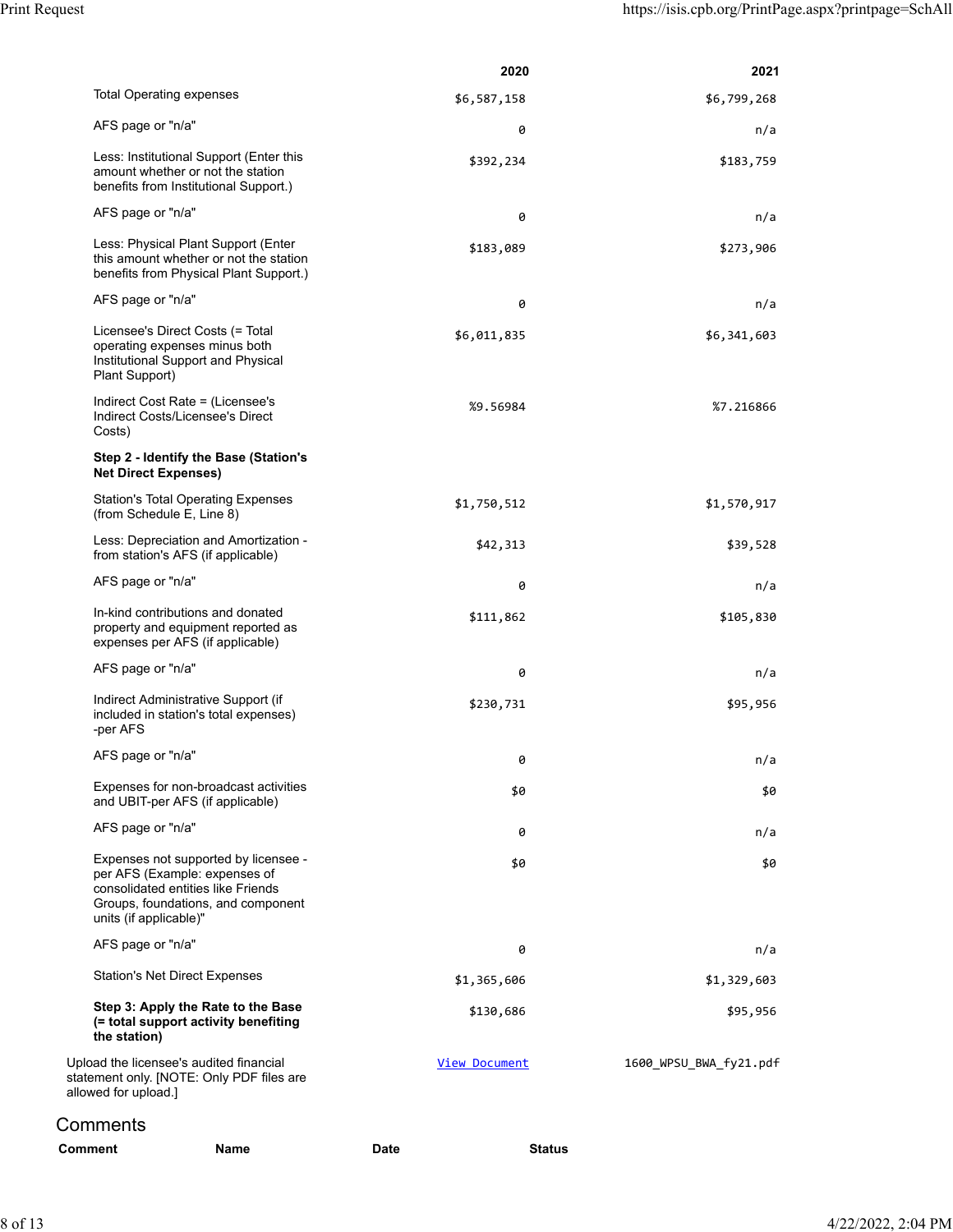## **Occupancy List WPSU-FM (1600) University Park, PA**

| <b>Type of Occupancy Location</b> | Value |
|-----------------------------------|-------|

**Schedule B Totals WPSU-FM (1600) University Park, PA**

|          |                                                                                                                  |      | 2020 data     | 2021 data |
|----------|------------------------------------------------------------------------------------------------------------------|------|---------------|-----------|
|          | 1. Total support activity benefiting station                                                                     |      | \$130,686     | \$95,956  |
|          | 2. Occupancy value                                                                                               |      | 0             | \$0       |
|          | 3. Deductions: Fees paid to the licensee for overhead<br>recovery, assessment, etc.                              |      | \$0           | \$0       |
|          | 4. Deductions: Support shown on lines 1 and 2 in excess<br>of revenue reported in financial statements.          |      | \$0           | \$0       |
|          | 5. Total Indirect Administrative Support (Forwards to Line 2)<br>of the Summary of Nonfederal Financial Support) |      | \$130,686     | \$95,956  |
|          | 6. Please enter an institutional type code for your licensee.                                                    |      | SU            | SU        |
| Comments |                                                                                                                  |      |               |           |
| Comment  | Name                                                                                                             | Date | <b>Status</b> |           |

**Schedule C**

**WPSU-FM (1600)**

| University Park, PA |  |
|---------------------|--|

|                                                                                                 |                    | Donor     |           |
|-------------------------------------------------------------------------------------------------|--------------------|-----------|-----------|
|                                                                                                 | 2020 data          | Code      | 2021 data |
| 1. PROFESSIONAL SERVICES (must be eligible as NFFS)                                             | \$107,311          |           | \$105,620 |
| A. Legal                                                                                        | \$0                |           | \$0       |
| B. Accounting and/or auditing                                                                   | BS \$107,311       | <b>BS</b> | \$105,620 |
| C. Engineering                                                                                  | \$0                |           | \$0       |
| D. Other professionals (see specific line item instructions<br>in Guidelines before completing) | \$0                |           | \$0       |
| 2. GENERAL OPERATIONAL SERVICES (must be eligible as<br>NFFS)                                   | \$0                |           | \$0       |
| A. Annual rental value of space (studios, offices, or tower<br>facilities)                      | \$0                |           | \$0       |
| B. Annual value of land used for locating a station-owned<br>transmission tower                 | \$0                |           | \$0       |
| C. Station operating expenses                                                                   | \$0                |           | \$0       |
| D. Other (see specific line item instructions in Guidelines<br>before completing)               | \$0                |           | \$0       |
| 3. OTHER SERVICES (must be eligible as NFFS)                                                    | \$679              |           | \$0       |
| A. ITV or educational radio                                                                     | \$0                |           | \$0       |
| B. State public broadcasting agencies (APBC, FL-DOE,<br>eTech Ohio)                             | \$0                |           | \$0       |
| C. Local advertising                                                                            | <b>BS</b><br>\$679 |           | \$0       |
| D. National advertising                                                                         | \$0                |           | \$0       |
| 4. Total in-kind contributions - services and other assets eligible                             | \$107,990          |           | \$105,620 |

as NFFS (sum of lines 1 through 3), forwards to Line 3a. of the Summary of Nonfederal Financial Support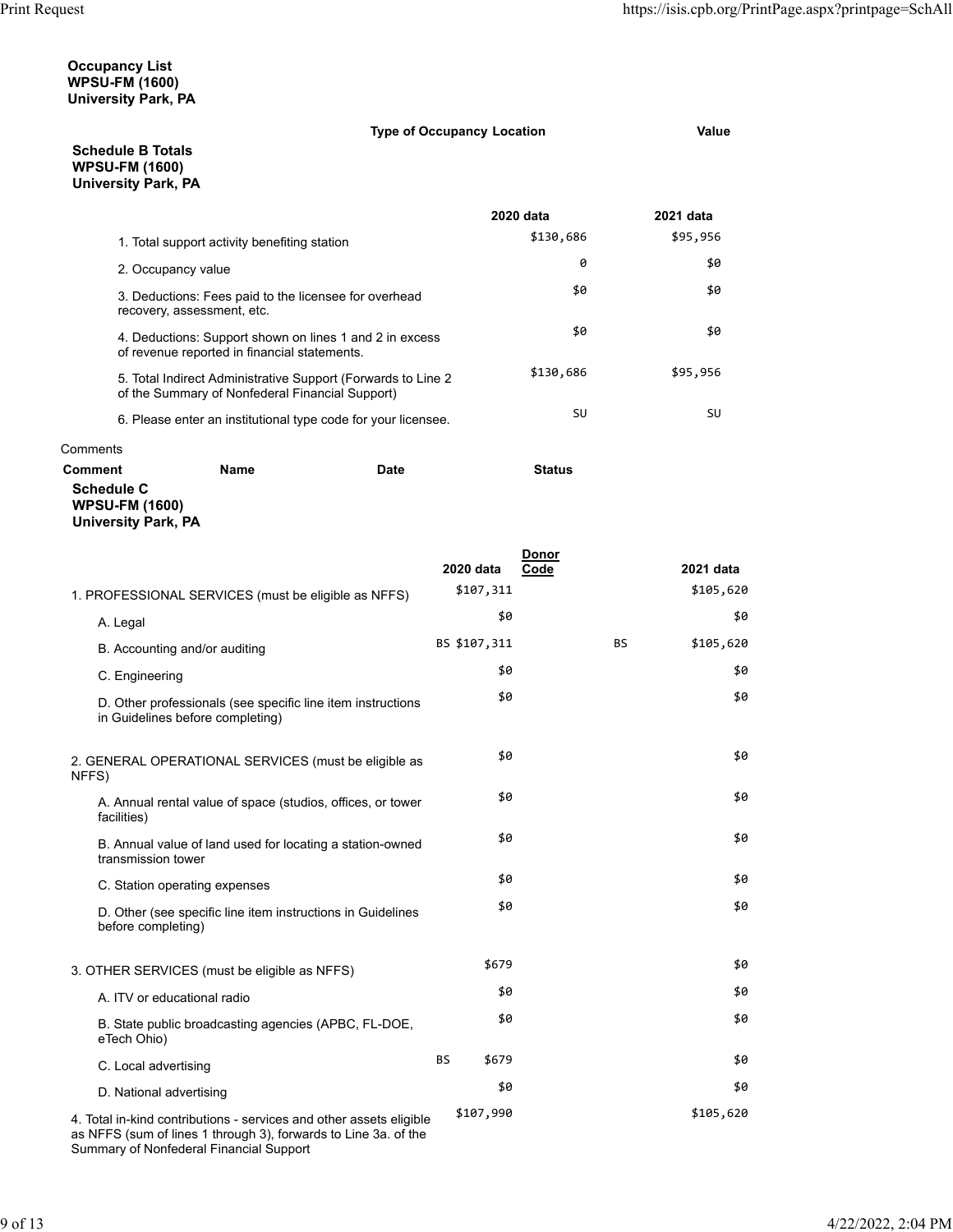|          |                                   |                                                                                                                                                                                                  |      |           | 2020 data | Donor<br>Code |           | 2021 data |
|----------|-----------------------------------|--------------------------------------------------------------------------------------------------------------------------------------------------------------------------------------------------|------|-----------|-----------|---------------|-----------|-----------|
|          |                                   | 5. IN-KIND CONTRIBUTIONS INELIGIBLE AS NEFS                                                                                                                                                      |      |           | \$3,872   |               |           | \$210     |
|          |                                   | A. Compact discs, records, tapes and cassettes                                                                                                                                                   |      |           | \$0       |               |           | \$0       |
|          | <b>B.</b> Exchange transactions   |                                                                                                                                                                                                  |      |           | \$0       |               |           | \$0       |
|          |                                   | C. Federal or public broadcasting sources                                                                                                                                                        |      |           | \$0       |               |           | \$0       |
|          | D. Fundraising related activities |                                                                                                                                                                                                  |      | <b>BS</b> | \$3,738   |               | <b>BS</b> | \$210     |
|          | approved activities               | E. ITV or educational radio outside the allowable scope of                                                                                                                                       |      |           | \$0       |               |           | \$0       |
|          | F. Local productions              |                                                                                                                                                                                                  |      |           | \$0       |               |           | \$0       |
|          | G. Program supplements            |                                                                                                                                                                                                  |      |           | \$0       |               |           | \$0       |
|          |                                   | H. Programs that are nationally distributed                                                                                                                                                      |      |           | \$0       |               |           | \$0       |
|          | I. Promotional items              |                                                                                                                                                                                                  |      |           | \$0       |               |           | \$0       |
|          |                                   | J. Regional organization allocations of program services                                                                                                                                         |      |           | \$0       |               |           | \$0       |
|          | on line $3(b)$                    | K. State PB agency allocations other than those allowed                                                                                                                                          |      |           | \$0       |               |           | \$0       |
|          | donated                           | L. Services that would not need to be purchased if not                                                                                                                                           |      |           | \$0       |               |           | \$0       |
|          | M. Other                          |                                                                                                                                                                                                  |      | <b>BS</b> | \$134     |               |           | \$0       |
|          |                                   | 6. Total in-kind contributions - services and other assets (line 4<br>plus line 5), forwards to Schedule F, line 1c. Must agree with in-<br>kind contributions recognized as revenue in the AFS. |      |           | \$111,862 |               |           | \$105,830 |
| Comments |                                   |                                                                                                                                                                                                  |      |           |           |               |           |           |
| Comment  |                                   | <b>Name</b>                                                                                                                                                                                      | Date |           |           | <b>Status</b> |           |           |

 $C<sub>0</sub>$ 

**Schedule D WPSU-FM (1600) University Park, PA**

|                                                                                                                                                                                |           | Donor |           |
|--------------------------------------------------------------------------------------------------------------------------------------------------------------------------------|-----------|-------|-----------|
|                                                                                                                                                                                | 2020 data | Code  | 2021 data |
| 1. Land (must be eligible as NFFS)                                                                                                                                             | \$        |       | \$0       |
| 2. Building (must be eligible as NFFS)                                                                                                                                         | \$        |       | \$0       |
| 3. Equipment (must be eligible as NFFS)                                                                                                                                        | \$        |       | \$0       |
| 4. Vehicle(s) (must be eligible as NFFS)                                                                                                                                       | \$        |       | \$0       |
| 5. Other (specify) (must be eligible as NFFS)                                                                                                                                  | \$        |       | \$0       |
| 6. Total in-kind contributions - property and equipment eligible<br>as NFFS (sum of lines 1 through 5), forwards to Line 3b. of the<br>Summary of Nonfederal Financial Support | \$        |       | \$0       |
| 7. IN-KIND CONTRIBUTIONS INELIGIBLE AS NFFS                                                                                                                                    | \$        |       | \$0       |
| a) Exchange transactions                                                                                                                                                       | \$        |       | \$0       |
| b) Federal or public broadcasting sources                                                                                                                                      | \$        |       | \$0       |
| c) TV only—property and equipment that includes new<br>facilities (land and structures), expansion of existing<br>facilities and acquisition of new equipment                  | \$        |       | \$0       |
| d) Other (specify)                                                                                                                                                             | \$        |       | \$0       |
| 8. Total in-kind contributions - property and equipment (line 6)<br>plus line 7), forwards to Schedule F, line 1d. Must agree with in-                                         | \$        |       | \$0       |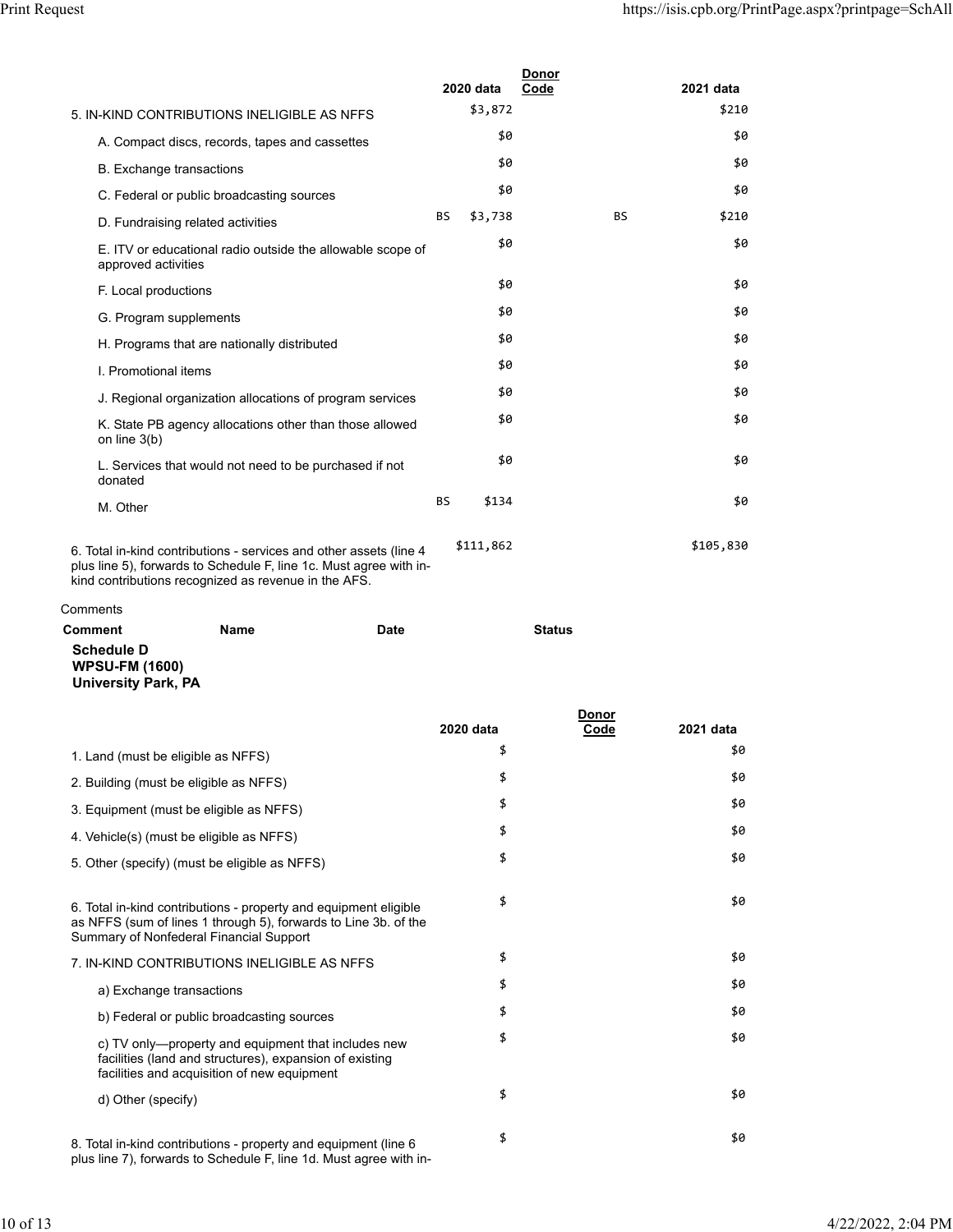|                                                                                            |                                                      |      | <b>Donor</b><br>2020 data<br>Code | 2021 data |
|--------------------------------------------------------------------------------------------|------------------------------------------------------|------|-----------------------------------|-----------|
|                                                                                            | kind contributions recognized as revenue in the AFS. |      |                                   |           |
| Comments                                                                                   |                                                      |      |                                   |           |
| <b>Comment</b><br><b>Schedule E</b><br><b>WPSU-FM (1600)</b><br><b>University Park, PA</b> | <b>Name</b>                                          | Date | <b>Status</b>                     |           |
| <b>EXPENSES</b><br>(Operating and non-operating)                                           |                                                      |      |                                   |           |
|                                                                                            | <b>PROGRAM SERVICES</b>                              |      | 2020 data                         | 2021 data |
|                                                                                            | 1. Programming and production                        |      | \$769,477                         | \$755,987 |
|                                                                                            | A. Restricted Radio CSG                              |      | \$32,978                          | \$31,636  |
|                                                                                            | <b>B. Unrestricted Radio CSG</b>                     |      | \$114,034                         | \$109,088 |
|                                                                                            | C. Other CPB Funds                                   |      | \$112,136                         | \$172,812 |
|                                                                                            | D. All non-CPB Funds                                 |      | \$510,329                         | \$442,451 |
|                                                                                            | 2. Broadcasting and engineering                      |      | \$285,629                         | \$279,667 |
|                                                                                            | A. Restricted Radio CSG                              |      | \$0                               | \$0       |
|                                                                                            | <b>B. Unrestricted Radio CSG</b>                     |      | \$0                               | \$0       |
|                                                                                            | C. Other CPB Funds                                   |      | \$0                               | \$0       |
|                                                                                            | D. All non-CPB Funds                                 |      | \$285,629                         | \$279,667 |
|                                                                                            | 3. Program information and promotion                 |      | \$696                             | \$0       |
|                                                                                            | A. Restricted Radio CSG                              |      | \$0                               | \$0       |
|                                                                                            | <b>B. Unrestricted Radio CSG</b>                     |      | \$0                               | \$0       |
|                                                                                            | C. Other CPB Funds                                   |      | \$0                               | \$0       |
|                                                                                            | D. All non-CPB Funds                                 |      | \$696                             | \$0       |
|                                                                                            | <b>SUPPORT SERVICES</b>                              |      | 2020 data                         | 2021 data |
|                                                                                            | 4. Management and general                            |      | \$516,885                         | \$357,204 |
|                                                                                            | A. Restricted Radio CSG                              |      | \$0                               | \$0       |
|                                                                                            | <b>B. Unrestricted Radio CSG</b>                     |      | \$0                               | \$0       |
|                                                                                            | C. Other CPB Funds                                   |      | \$0                               | \$0       |
|                                                                                            | D. All non-CPB Funds                                 |      | \$516,885                         | \$357,204 |
|                                                                                            | 5. Fund raising and membership development           |      | \$23,765                          | \$25,833  |
|                                                                                            | A. Restricted Radio CSG                              |      | \$0                               | \$0       |
|                                                                                            | <b>B. Unrestricted Radio CSG</b>                     |      | \$0                               | \$0       |
|                                                                                            | C. Other CPB Funds                                   |      | \$0                               | \$0       |
|                                                                                            | D. All non-CPB Funds                                 |      | \$23,765                          | \$25,833  |
|                                                                                            | 6. Underwriting and grant solicitation               |      | \$154,060                         | \$152,226 |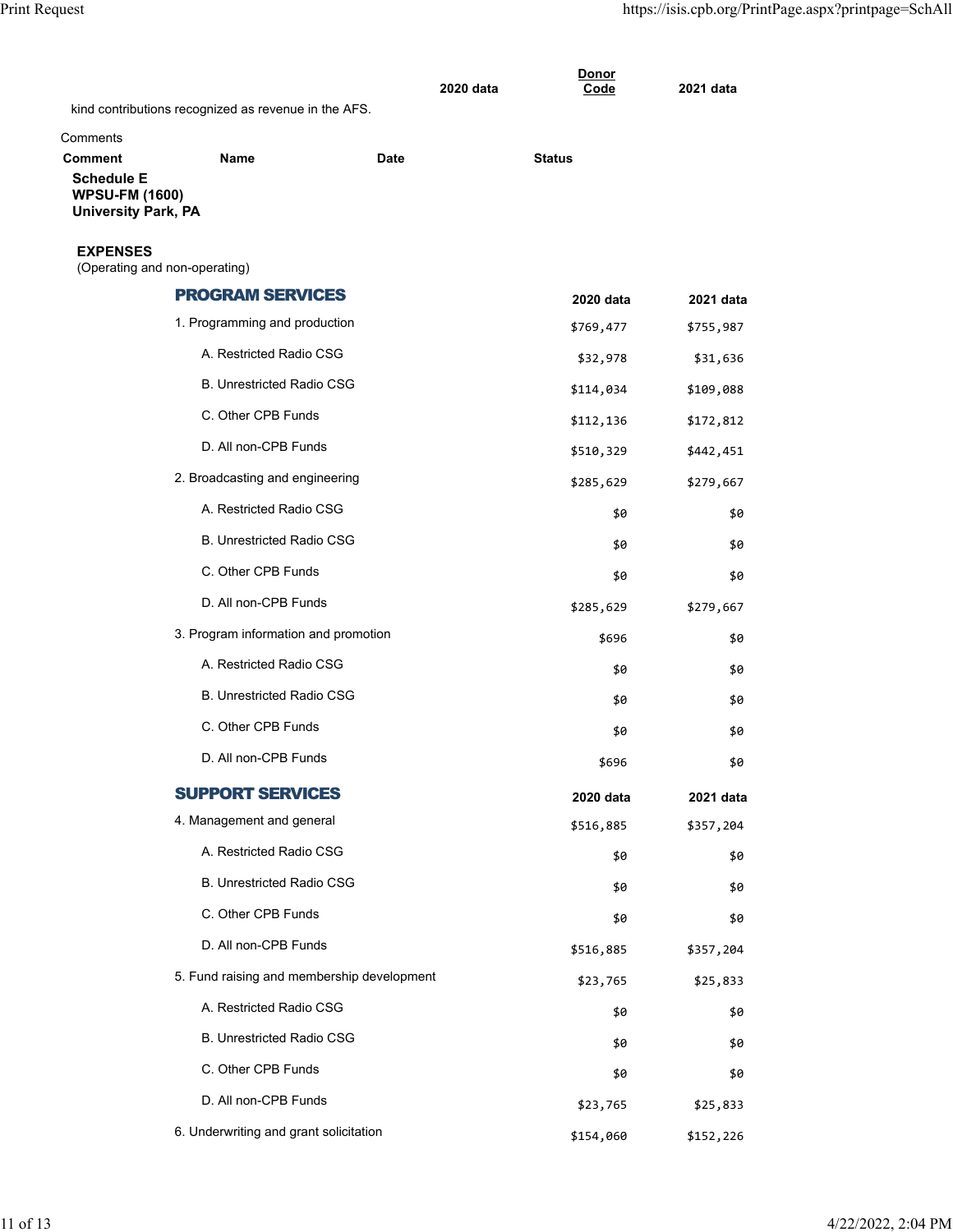|                                                                                            | <b>PROGRAM SERVICES</b>                                                                              |                                                         | 2020 data     | 2021 data   |
|--------------------------------------------------------------------------------------------|------------------------------------------------------------------------------------------------------|---------------------------------------------------------|---------------|-------------|
|                                                                                            | A. Restricted Radio CSG                                                                              |                                                         | \$0           | \$0         |
|                                                                                            | <b>B. Unrestricted Radio CSG</b>                                                                     |                                                         | \$0           | \$0         |
|                                                                                            | C. Other CPB Funds                                                                                   |                                                         | \$0           | \$0         |
|                                                                                            | D. All non-CPB Funds                                                                                 |                                                         | \$154,060     | \$152,226   |
|                                                                                            | 7. Depreciation and amortization (if not allocated to<br>functional categories in lines 1 through 6) |                                                         | \$0           | \$0         |
|                                                                                            | A. Restricted Radio CSG                                                                              |                                                         | \$0           | \$0         |
|                                                                                            | <b>B. Unrestricted Radio CSG</b>                                                                     |                                                         | \$0           | \$0         |
|                                                                                            | C. Other CPB Funds                                                                                   |                                                         | \$0           | \$0         |
|                                                                                            | D. All non-CPB Funds                                                                                 |                                                         | \$0           | \$0         |
|                                                                                            | audited financial statements                                                                         | 8. Total Expenses (sum of lines 1 to 7) must agree with | \$1,750,512   | \$1,570,917 |
|                                                                                            | 3.A, 4.A, 5.A, 6.A, 7.A)                                                                             | A. Total Restricted Radio CSG (sum of Lines 1.A, 2.A,   | \$32,978      | \$31,636    |
|                                                                                            | 2.B, 3.B, 4.B, 5.B, 6.B, 7.B)                                                                        | B. Total Unrestricted Radio CSG (sum of Lines 1.B,      | \$114,034     | \$109,088   |
|                                                                                            | 4.C, 5.C, 6.C, 7.C)                                                                                  | C. Total Other CPB Funds (sum of Lines 1.C, 2.C, 3.C,   | \$112,136     | \$172,812   |
|                                                                                            | 3.D, 4.D, 5.D, 6.D, 7.D)                                                                             | D. Total All non-CPB Funds (sum of Lines 1.D, 2.D,      | \$1,491,364   | \$1,257,381 |
|                                                                                            | <b>INVESTMENT IN CAPITAL ASSETS</b><br>Cost of capital assets purchased or donated                   |                                                         |               |             |
|                                                                                            |                                                                                                      |                                                         | 2020 data     | 2021 data   |
|                                                                                            | 9. Total capital assets purchased or donated                                                         |                                                         | \$0           | \$0         |
|                                                                                            | 9a. Land and buildings                                                                               |                                                         | \$0           | \$0         |
|                                                                                            | 9b. Equipment                                                                                        |                                                         | \$0           | \$0         |
|                                                                                            | 9c. All other                                                                                        |                                                         | \$0           | \$0         |
|                                                                                            | 10. Total expenses and investment in capital assets<br>(Sum of lines 8 and 9)                        |                                                         | \$1,750,512   | \$1,570,917 |
| <b>Additional Information</b>                                                              | (Lines 11 + 12 must equal line 8 and Lines 13 + 14 must equal line 9)                                |                                                         |               |             |
|                                                                                            |                                                                                                      |                                                         | 2020 data     | 2021 data   |
|                                                                                            | 11. Total expenses (direct only)                                                                     |                                                         | \$1,407,919   | \$1,369,131 |
|                                                                                            | 12. Total expenses (indirect and in-kind)                                                            |                                                         | \$342,593     | \$201,786   |
|                                                                                            | 13. Investment in capital assets (direct only)                                                       |                                                         | \$0           | \$0         |
|                                                                                            | 14. Investment in capital assets (indirect and in-<br>kind)                                          |                                                         | \$0           | \$0         |
| omments:                                                                                   |                                                                                                      |                                                         |               |             |
| <b>Comment</b><br><b>Schedule F</b><br><b>WPSU-FM (1600)</b><br><b>University Park, PA</b> | Name                                                                                                 | Date                                                    | <b>Status</b> |             |

Comments **Comment**